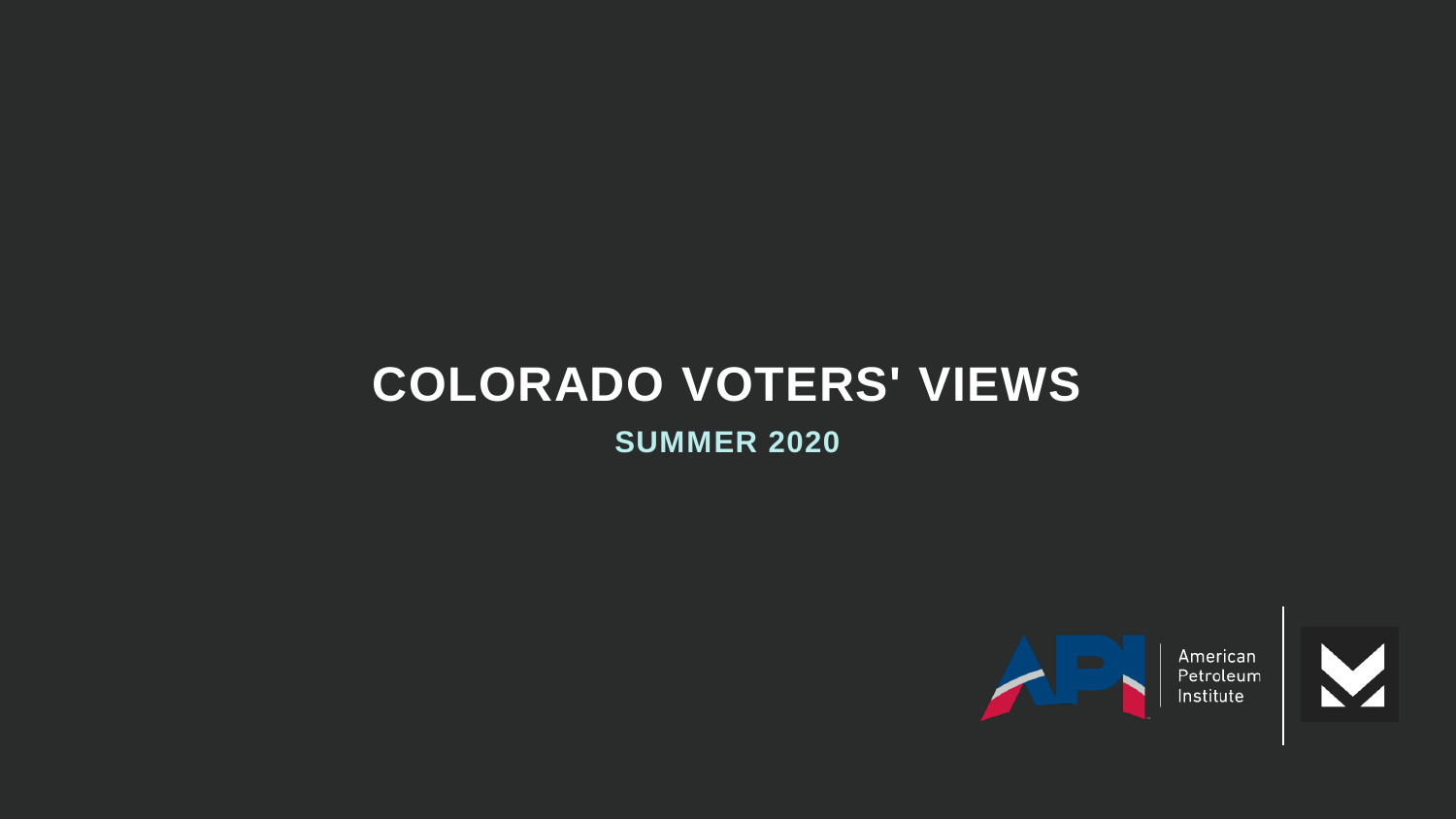**Summary of Key Findings**

#### M MORNING CONSULT

**S L I D E / 2**

- Colorado voters are very aware of the role that the natural gas and oil industry plays in their dayto-day lives. A large majority rely on it for heating and cooling their homes, as well as transportation and cooking.
- The coronavirus has greatly damaged Colorado's economy, and three quarters believe the natural gas and oil industry will play a significant role in the economic recovery.

Colorado voters are focused on energy independence, jobs, and reducing greenhouse gas emissions. Just over half of voters say the industry has a mostly positive effect on national security; another third maintain a neutral view on the issue.

A majority of Colorado voters, including half of independents, would be more likely to vote for a candidate who supports access to oil and gas produced in the U.S.

#### **Methodology**

**1**

**2**

**3**

**4**

This poll was conducted between June 26-July 5, 2020 among a sample of 796 Colorado Registered Voters The interviews were conducted online and the data were weighted to approximate a target sample of Colorado Registered Voters based on gender, age, educational attainment, race, home ownership, and 2016 Presidential vote. Results from the full survey have a margin of error of plus or minus 3 percentage points.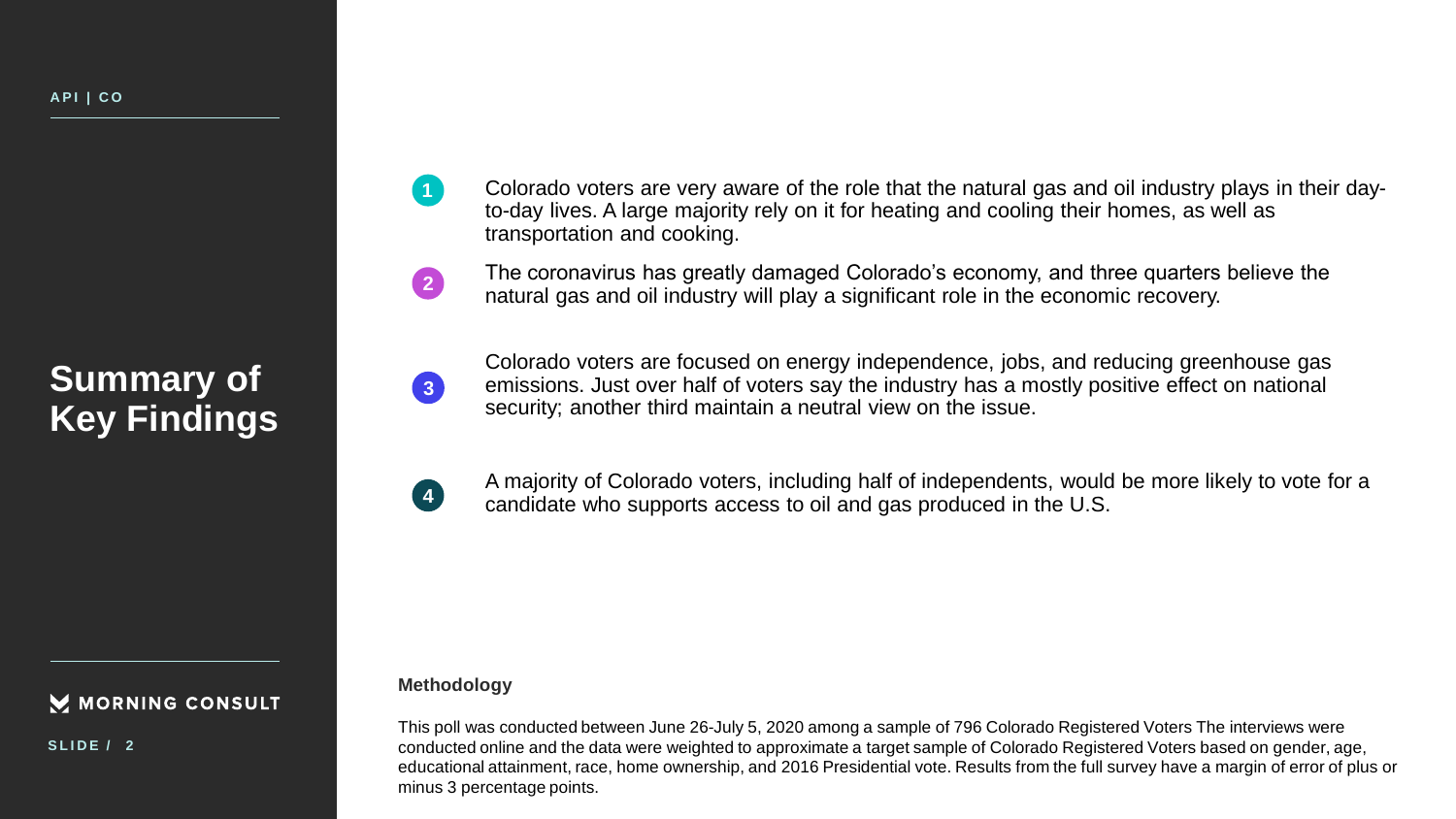M MORNING CONSULT

**S L I D E / 3**

**Large majority in CO say they get value from natural gas and oil; think it will play a large role in America's continued energy needs**

Thinking of the value that natural gas and oil provide to your life, would you say natural gas and oil provide to you personally…

How much of a role do you think natural gas and oil will be a part of America's energy needs 20 years from now?

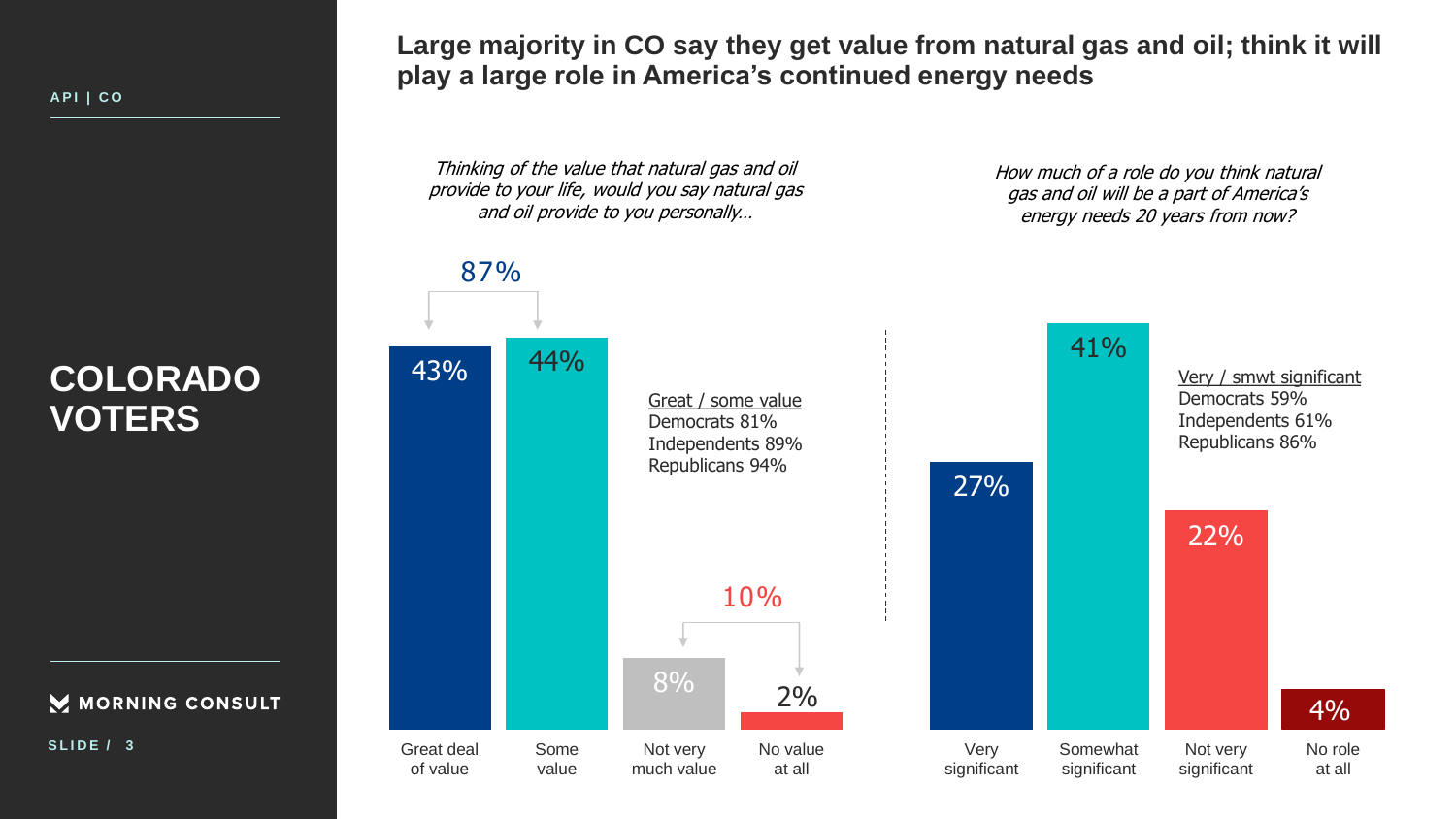**Majority of CO voters rely on natural gas and oil on a regular basis**

*Do you rely on natural gas or oil for any of the following on a regular basis? Please check all that apply.*

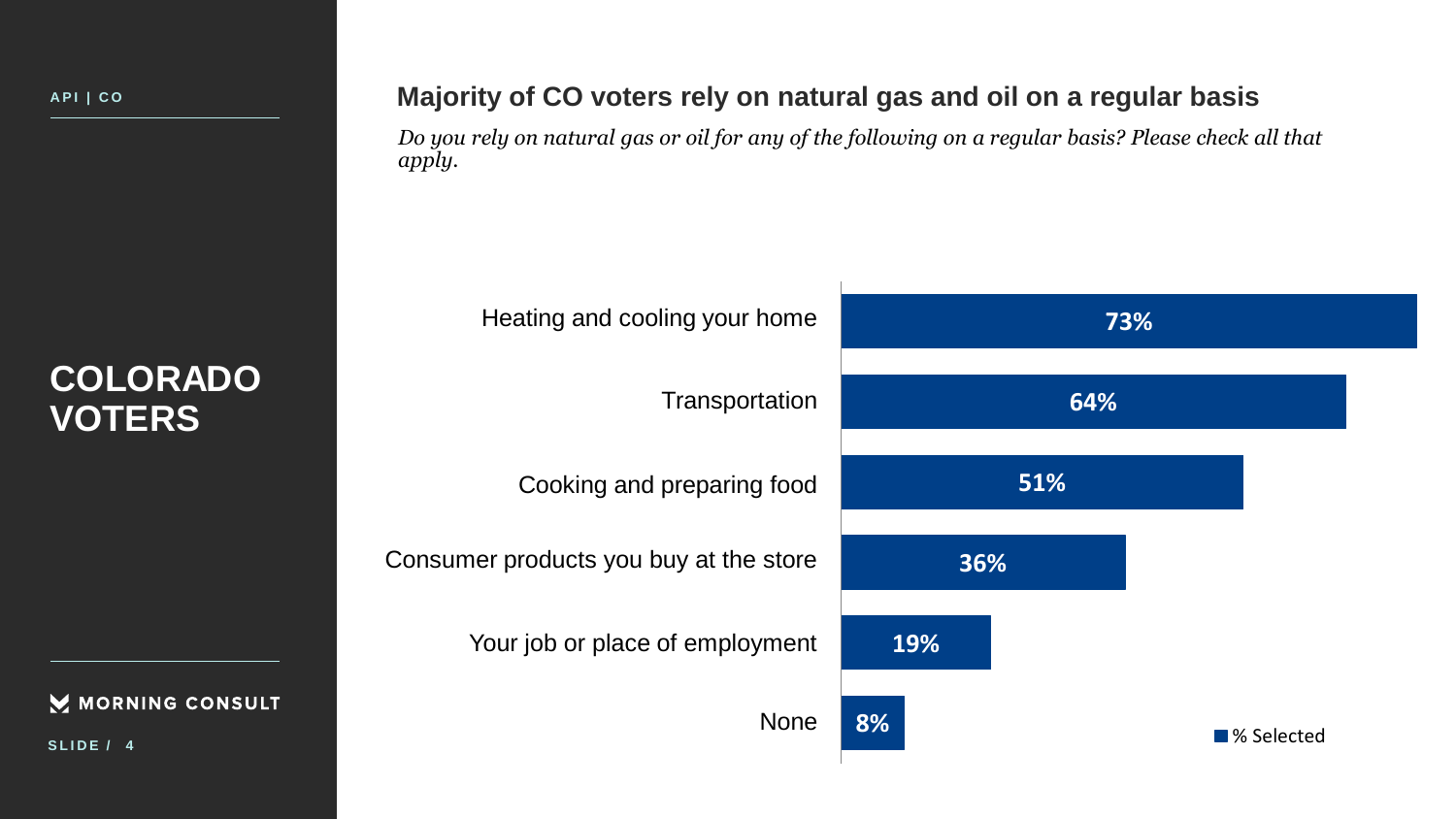M MORNING CONSULT

**Three fourths of CO voters say COVID has damaged state economy; majority believe natural gas and oil will play role in economic recovery**

*In your opinion, how damaging has the coronavirus (COVID-19) crisis been to the economy of your state?*

*How important of a role do you believe the natural gas and oil industry will have in helping the economy recover from the economic impacts of the coronavirus pandemic?*



**S L I D E / 5**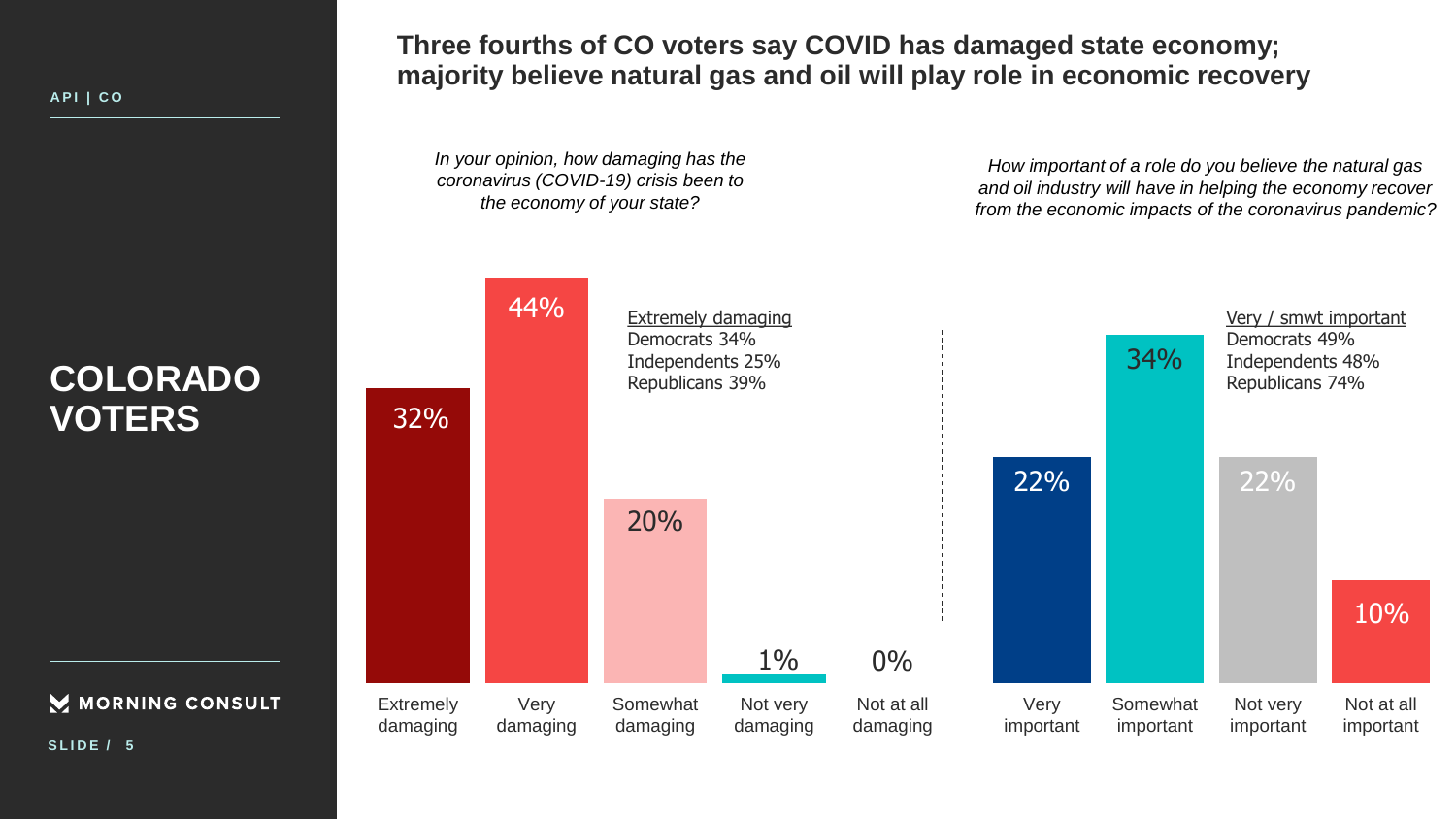**A P I | C O**

#### **Majority of CO voters are more likely to vote for a candidate who supports access to oil and gas produced in U.S.**

*If you heard that a candidate for public office in your state supports policies that ensure consumers continue to have access to natural gas and oil produced in the U.S., would that make you more or less likely to vote for that person?*

|                      | <b>Total</b><br>more<br><b>likely</b> | <b>Total</b><br><b>Less</b><br><b>Likely</b> | <b>Not</b><br><b>Sure</b> |
|----------------------|---------------------------------------|----------------------------------------------|---------------------------|
| <b>Total</b>         | 57%                                   | 16%                                          | 28%                       |
| Democrats            | 43%                                   | 22%                                          | 34%                       |
| Independents         | 50%                                   | 17%                                          | 33%                       |
| Republicans          | 80%                                   | 5%                                           | 15%                       |
| Non-college          | 61%                                   | 13%                                          | 27%                       |
| Bachelor's<br>degree | 62%                                   | 9%                                           | 29%                       |
| Post-grad            | 52%                                   | 20%                                          | 28%                       |
| Urban                | 59%                                   | 17%                                          | 24%                       |
| Suburban             | 54%                                   | 17%                                          | 29%                       |
| <b>Rural</b>         | 61%                                   | 9%                                           | 30%                       |

## **COLORADO VOTERS**

MORNING CONSULT

**S L I D E / 6**

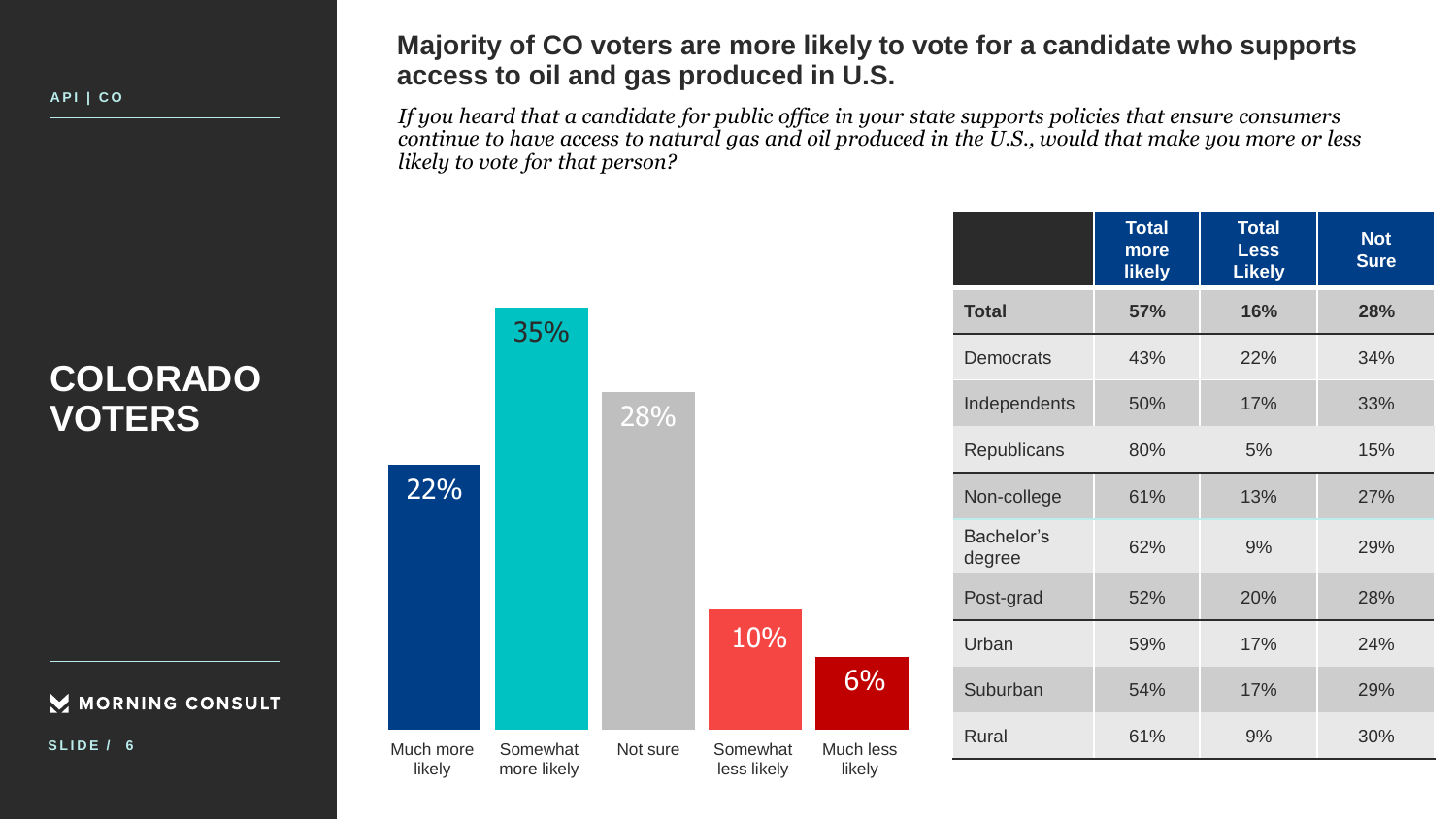M MORNING CONSULT

**S L I D E / 7**

#### **CO voters rank new, clean energy sources and reducing emissions as most important priorities**

*Do you rely on natural gas or oil for any of the following on a regular basis? Please check all that apply.*

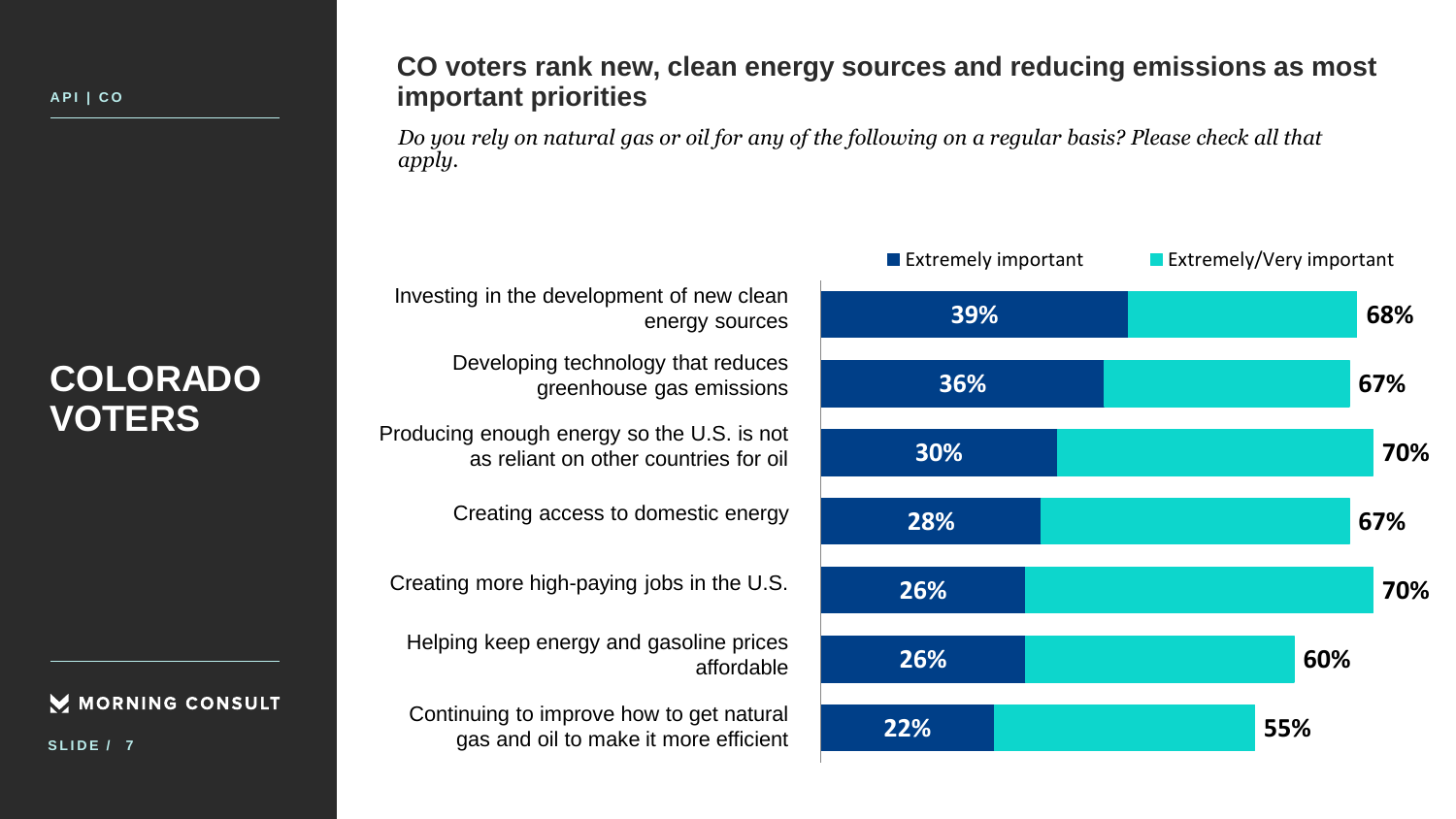MORNING CONSULT

**S L I D E / 8**

### **Republicans most interested in energy independence, Democrats focused on clean energy and reducing greenhouse gas emissions**

*Please indicate how important, if at all, you believe each of the following statements are -- extremely important, very important, somewhat important, not very important, or not at all important?*

| (Extremely/very<br>important) shown | <b>Producing</b><br>enough<br>energy | <b>Create high-</b><br>paying jobs | New clean<br>energy<br><b>sources</b> | <b>Access to</b><br>domestic<br>energy | <b>Greenhouse</b><br>gas<br>emissions | <b>Keeping</b><br>prices<br>affordable | <b>More</b><br>efficient |
|-------------------------------------|--------------------------------------|------------------------------------|---------------------------------------|----------------------------------------|---------------------------------------|----------------------------------------|--------------------------|
| <b>Total</b>                        | 70                                   | 70                                 | 68                                    | 67                                     | 67                                    | 60                                     | 55                       |
| <b>Democrats</b>                    | 61                                   | 77                                 | 84                                    | 67                                     | 88                                    | 53                                     | 50                       |
| Independents                        | 71                                   | 64                                 | 69                                    | 66                                     | 72                                    | 59                                     | 47                       |
| <b>Republicans</b>                  | 80                                   | 71                                 | 46                                    | 69                                     | 39                                    | 69                                     | 68                       |
| 18-34                               | 66                                   | 72                                 | 70                                    | 67                                     | 75                                    | 65                                     | 56                       |
| 35-44                               | 64                                   | 66                                 | 67                                    | 62                                     | 63                                    | 54                                     | 52                       |
| 45-64                               | 74                                   | 74                                 | 73                                    | 68                                     | 68                                    | 59                                     | 57                       |
| $65+$                               | 72                                   | 67                                 | 58                                    | 68                                     | 60                                    | 59                                     | 50                       |
| Non-college                         | 73                                   | 71                                 | 67                                    | 72                                     | 68                                    | 74                                     | 58                       |
| Bachelor's degree                   | 69                                   | 68                                 | 64                                    | 66                                     | 68                                    | 63                                     | 56                       |
| Post-grad                           | 70                                   | 72                                 | 71                                    | 65                                     | 67                                    | 51                                     | 53                       |
| Urban                               | 69                                   | 73                                 | 75                                    | 68                                     | 72                                    | 61                                     | 61                       |
| Suburban                            | 64                                   | 68                                 | 68                                    | 66                                     | 71                                    | 56                                     | 45                       |
| Rural                               | 84                                   | 73                                 | 59                                    | 69                                     | 56                                    | 70                                     | 70                       |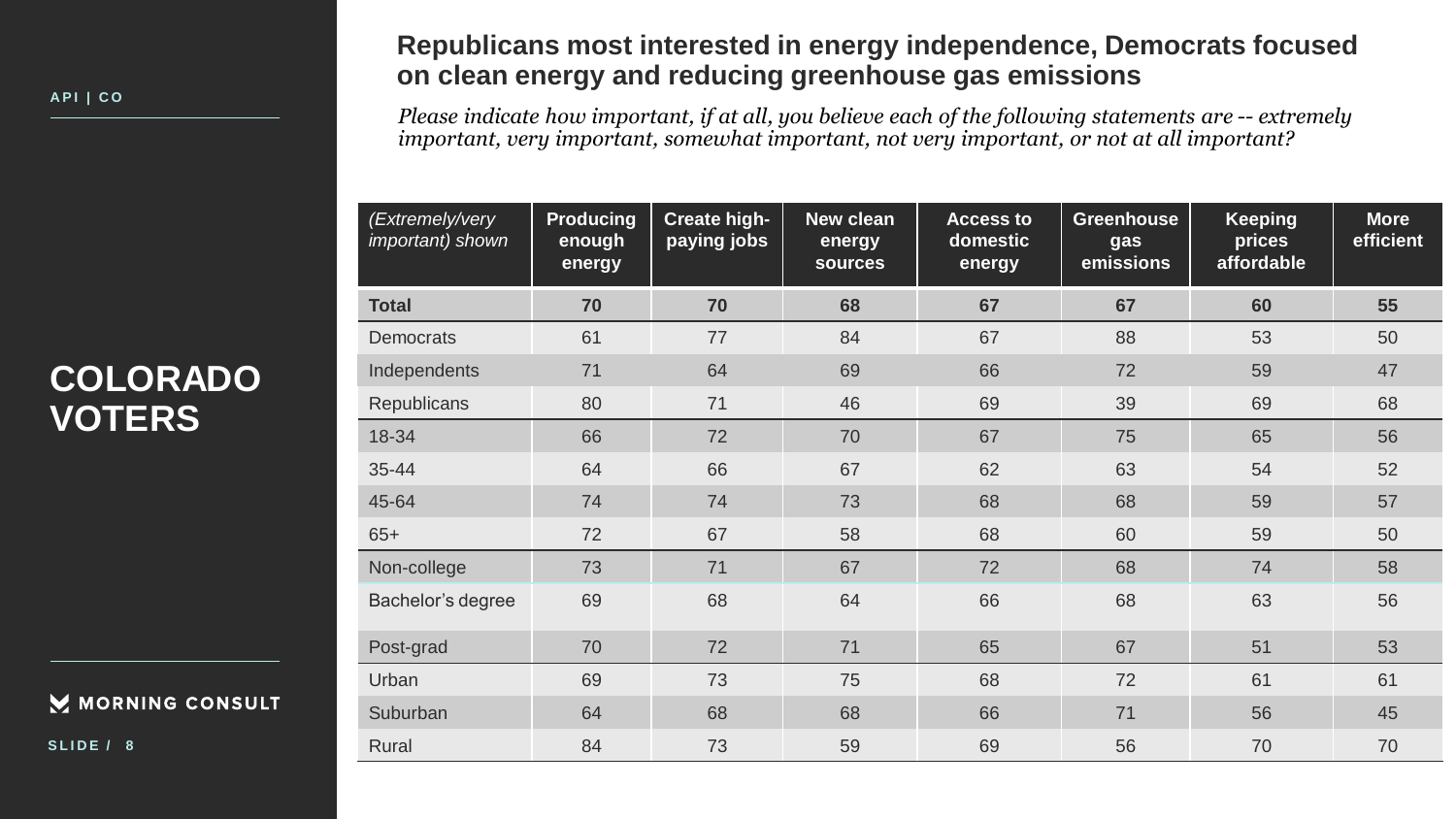**A P I | C O**

### **Majority of CO voters say impact of natural gas & oil on national security is mostly positive; plurality of Dems and independents agree**

*Do you think producing natural gas and oil here in the U.S. tends to have a mostly positive or mostly negative impact on our country's national security?*

# **COLORADO VOTERS**

MORNING CONSULT

**S L I D E / 9**

|                 | 17%             | 31%         |
|-----------------|-----------------|-------------|
| Mostly positive | Mostly negative | <b>DKNO</b> |

52%

|              | <b>Mostly</b><br>positive | <b>Mostly</b><br>negative | <b>Neutral</b> |
|--------------|---------------------------|---------------------------|----------------|
| <b>Total</b> | 52                        | 17                        | 31             |
| Dem          | 40                        | 26                        | 34             |
| Ind          | 43                        | 19                        | 38             |
| Rep          | 76                        | 5                         | 20             |
| 18-34        | 39                        | 20                        | 41             |
| 35-44        | 47                        | 16                        | 37             |
| 45-64        | 57                        | 19                        | 25             |
| $65+$        | 65                        | 12                        | 23             |
| Urban        | 51                        | 18                        | 31             |
| Suburban     | 50                        | 19                        | 30             |
| <b>Rural</b> | 56                        | 11                        | 33             |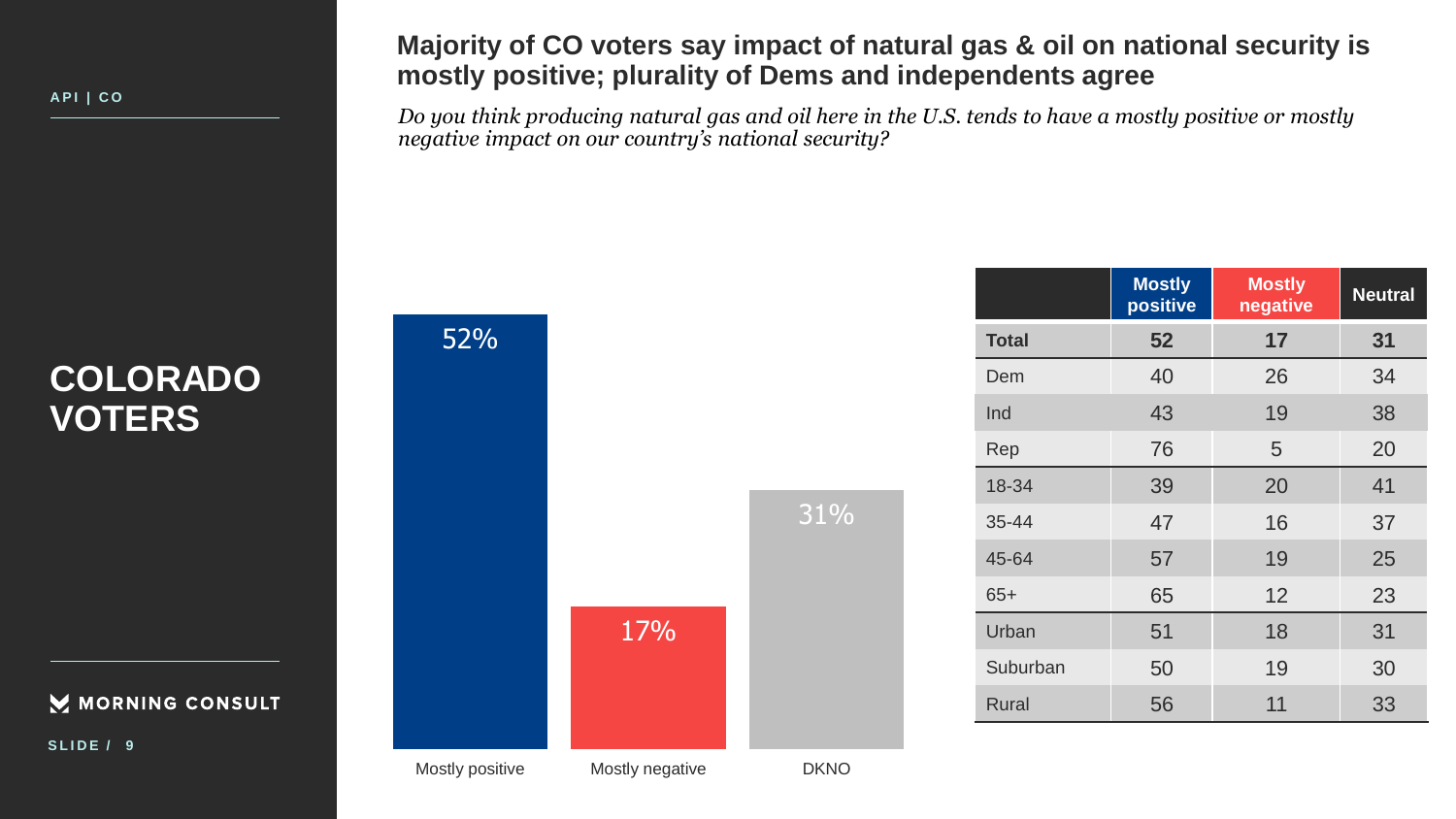### **Developing new, clean technologies clearly stands out to CO voters**

*Below are some statements about America's natural gas and oil. Please read each one and indicate the degree to which you agree or disagree with each.*

|                                                                                                                                                                                                                                                                    | ■ Strongly agree | ■ Somewhat agree |
|--------------------------------------------------------------------------------------------------------------------------------------------------------------------------------------------------------------------------------------------------------------------|------------------|------------------|
| Natural gas and oil companies should continue to work with the best minds to develop and apply new<br>technologies to allow for cleaner and smarter energy production                                                                                              | 49%              | 82%              |
| Natural gas and oil are essential to a modern lifestyle. They provide the fuel, power, and products that make<br>our everyday lives safer, healthier, and more comfortable                                                                                         | 30%              | 68%              |
| Because America is safely producing more natural gas and oil, our county is not as reliant on foreign<br>sources of energy and has increased our country's national security                                                                                       | <b>29%</b>       | 69%              |
| Natural gas and oil products help provide access to heating, sanitization, and healthcare to billions of<br>people around the world and are helping lift communities out of energy poverty                                                                         | 27%              | <b>70%</b>       |
| According to independent studies, the natural gas and oil industry supports millions of U.S. jobs which pay<br>an average of \$108,000 which is almost twice the national average, boosts local and state economies, and<br>helps energize Americans manufacturing | <b>25%</b>       | 63%              |
| Natural gas & oil make renewable energy possible. Natural gas & petroleum products are used to make<br>wind turbines & solar panels & provide power when other energy sources can't be used                                                                        | 24%              | 68%              |
| The raw products that the natural gas and oil industry produces help make medical devices and protective<br>equipment that are critical to healthcare providers and patients throughout our nation                                                                 | 23%              | 63%              |
| U.S. carbon dioxide emissions are at their lowest levels in a decade and cleaner transportation fuels, alone<br>with advanced technologies, have led to 99 percent lower car emissions than those manufactured before<br>emissions controls                        | 20%              | 51%              |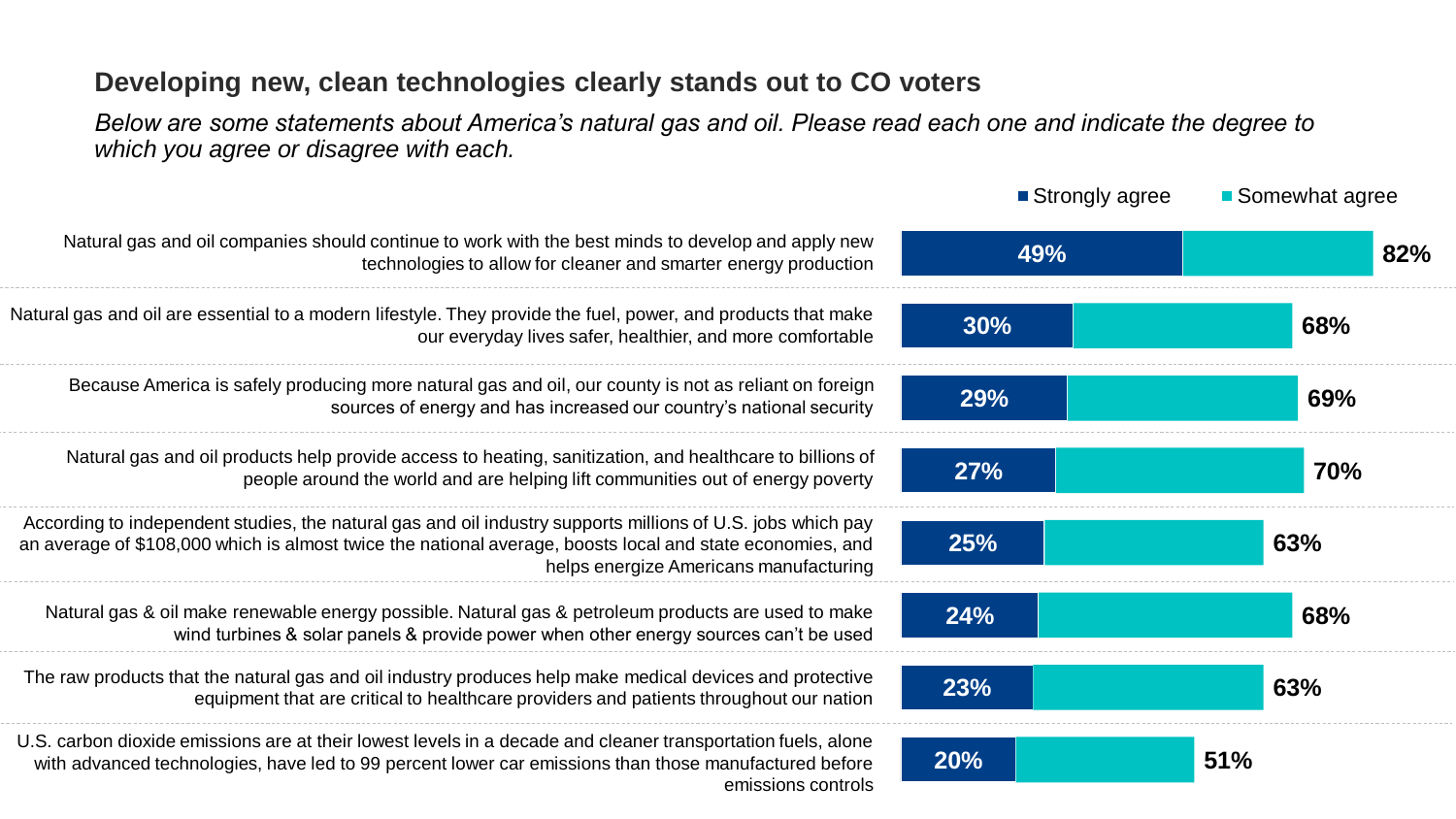#### MORNING CONSULT

**S L I D E / 1 1**

### **Bipartisan support for working with the "best minds" to develop new tech**

*Below are some statements about America's natural gas and oil. Please read each one and indicate the degree to which you agree or disagree with each.*

| (Total agree)<br>shown | New tech | <b>Essential</b><br>to<br>modern<br>life | <b>Increased</b><br>national<br>security | Lift out of<br>energy<br>poverty | <b>Supports</b><br>jobs | <b>Renewabl</b><br>e energy | <b>Medical</b><br>devices | <b>Lower</b><br>emissi<br>ons |
|------------------------|----------|------------------------------------------|------------------------------------------|----------------------------------|-------------------------|-----------------------------|---------------------------|-------------------------------|
| <b>Total</b>           | 82%      | 68%                                      | 69%                                      | 70%                              | 63%                     | 68%                         | 63%                       | 51%                           |
| <b>Democrats</b>       | 81%      | 59%                                      | 59%                                      | 64%                              | 52%                     | 58%                         | 58%                       | 40%                           |
| Independents           | 84%      | 66%                                      | 66%                                      | 69%                              | 60%                     | 69%                         | 63%                       | 44%                           |
| <b>Republicans</b>     | 84%      | 82%                                      | 82%                                      | 77%                              | 80%                     | 79%                         | 69%                       | 71%                           |
| 18-34                  | 78%      | 61%                                      | 68%                                      | 70%                              | 62%                     | 56%                         | 61%                       | 40%                           |
| 35-44                  | 79%      | 62%                                      | 65%                                      | 64%                              | 60%                     | 70%                         | 61%                       | 48%                           |
| 45-64                  | 82%      | 70%                                      | 64%                                      | 65%                              | 62%                     | 71%                         | 63%                       | 55%                           |
| $65+$                  | 92%      | 79%                                      | 76%                                      | 79%                              | 70%                     | 78%                         | 67%                       | 58%                           |
| Non-college            | 81%      | 68%                                      | 68%                                      | 68%                              | 69%                     | 70%                         | 61%                       | 51%                           |
| Bachelor's<br>degree   | 92%      | 74%                                      | 68%                                      | 77%                              | 61%                     | 74%                         | 67%                       | 56%                           |
| Post-grad              | 78%      | 65%                                      | 68%                                      | 67%                              | 63%                     | 64%                         | 61%                       | 47%                           |
| Urban                  | 74%      | 62%                                      | 65%                                      | 67%                              | 59%                     | 60%                         | 66%                       | 49%                           |
| Suburban               | 86%      | 69%                                      | 68%                                      | 71%                              | 63%                     | 70%                         | 61%                       | 49%                           |
| Rural                  | 85%      | 76%                                      | 74%                                      | 71%                              | 70%                     | 74%                         | 63%                       | 56%                           |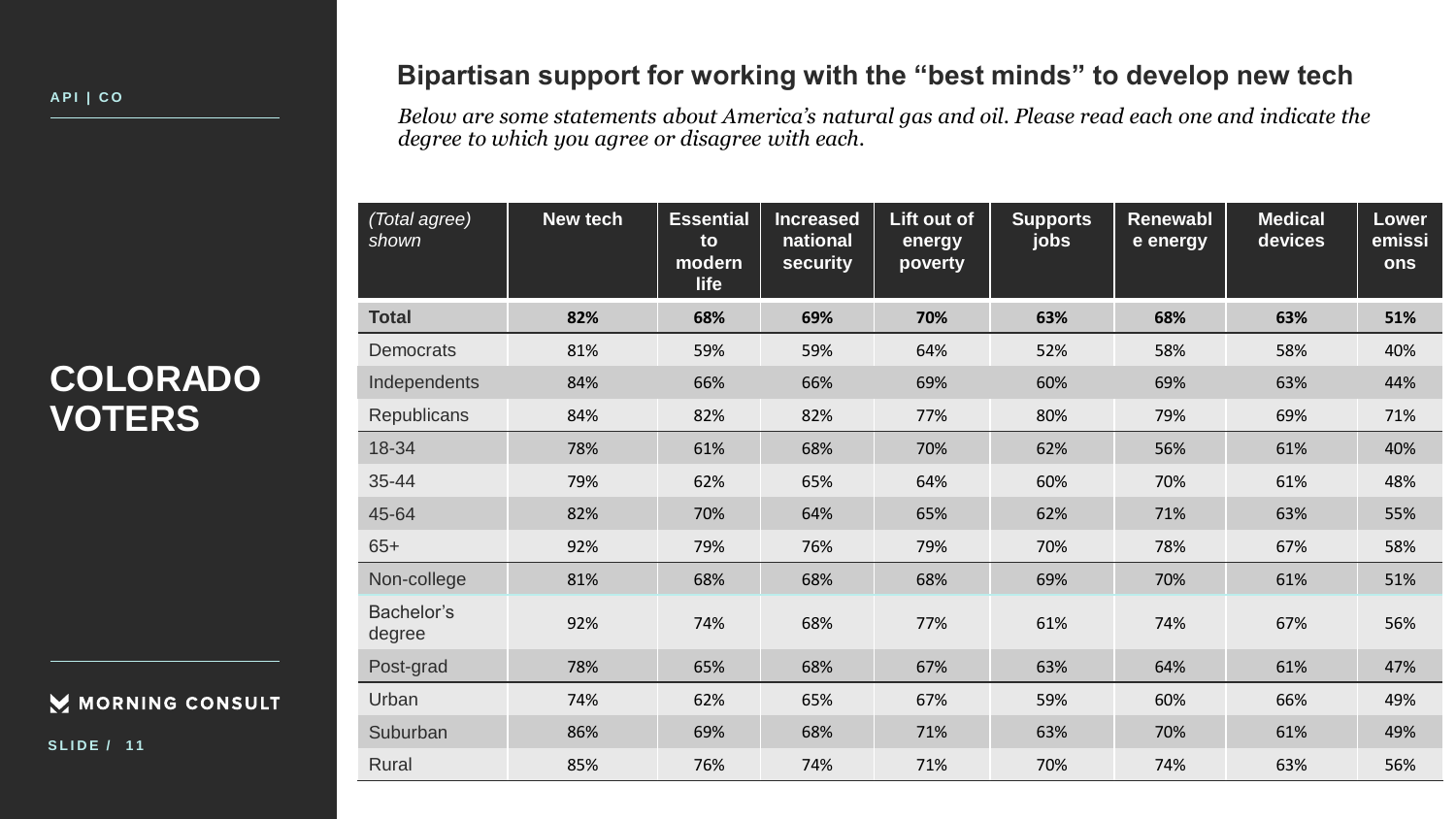#### **Strong support for investing in domestic energy production of all kinds while ensuring minimal harm to the environment**

*Below are some actions that Congress can take on energy. Please indicate if you support or oppose Congress taking the following actions.*



M MORNING CONSULT

**S L I D E / 1 2**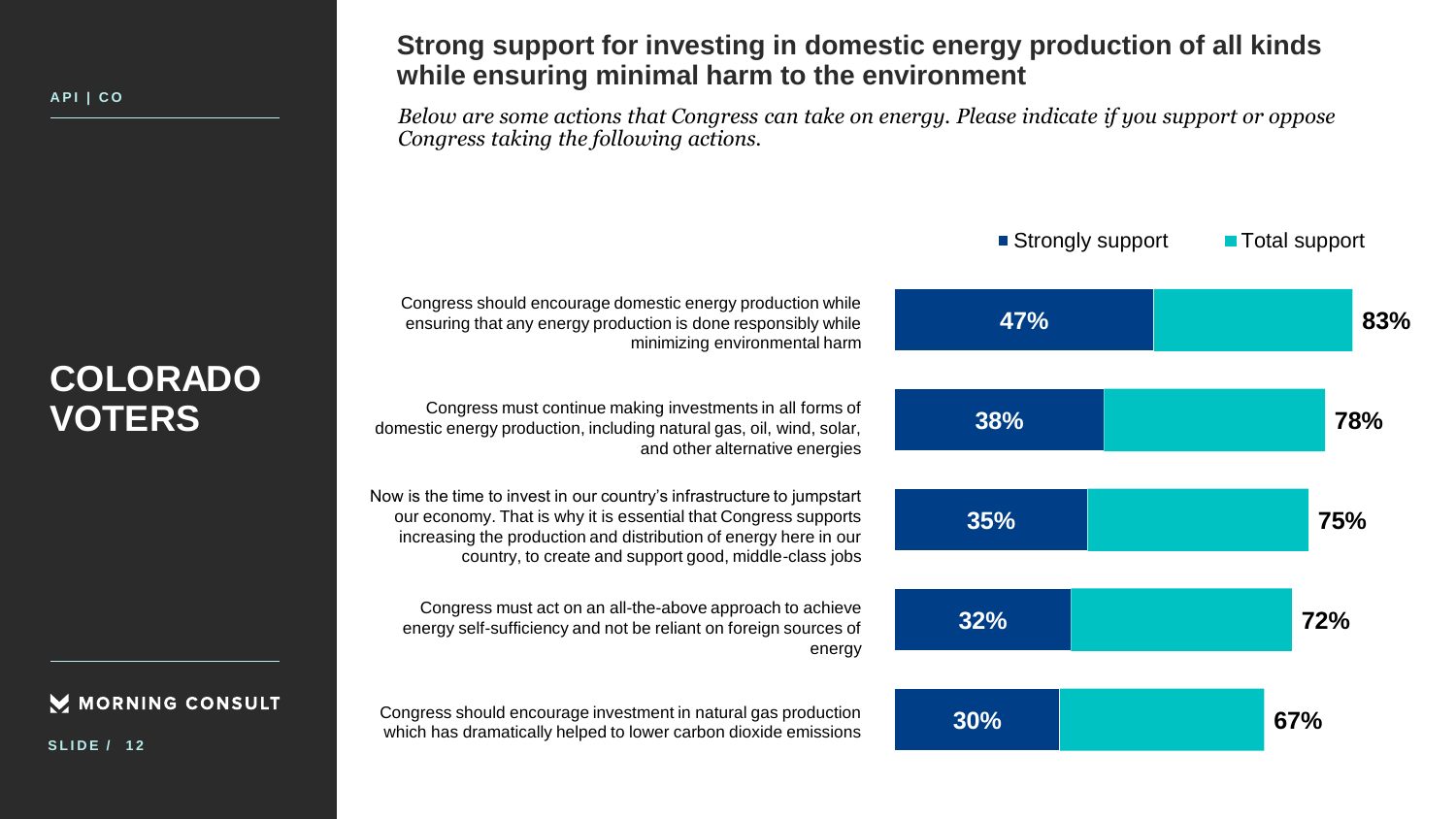#### MORNING CONSULT

**S L I D E / 1 3**

### **Older, suburban CO voters more likely to support clean energy investments and minimizing harm to environment**

*Below are some actions that Congress can take on energy. Please indicate if you support or oppose Congress taking the following actions.*

| (Total support)<br>shown | <b>Minimize</b><br>harm | <b>Continue</b><br><b>investments</b> | Infrastructur<br>e | All-the-above | Lower<br>emissions |
|--------------------------|-------------------------|---------------------------------------|--------------------|---------------|--------------------|
| <b>Total</b>             | 83%                     | 78%                                   | 75%                | 72%           | 67%                |
| <b>Democrats</b>         | 85%                     | 81%                                   | 72%                | 71%           | 60%                |
| Independents             | 82%                     | 78%                                   | 74%                | 75%           | 67%                |
| <b>Republicans</b>       | 80%                     | 76%                                   | 78%                | 70%           | 76%                |
| 18-34                    | 75%                     | 69%                                   | 73%                | 67%           | 62%                |
| 35-44                    | 82%                     | 77%                                   | 71%                | 64%           | 68%                |
| 45-64                    | 86%                     | 82%                                   | 74%                | 76%           | 69%                |
| $65+$                    | 85%                     | 86%                                   | 80%                | 79%           | 70%                |
| <b>White</b>             | 84%                     | 79%                                   | 75%                | 74%           | 66%                |
| Hispanic                 | 77%                     | 81%                                   | 69%                | 65%           | 67%                |
| Urban                    | 70%                     | 67%                                   | 75%                | 66%           | 61%                |
| Suburban                 | 87%                     | 82%                                   | 73%                | 73%           | 68%                |
| <b>Rural</b>             | 86%                     | 84%                                   | 76%                | 76%           | 70%                |